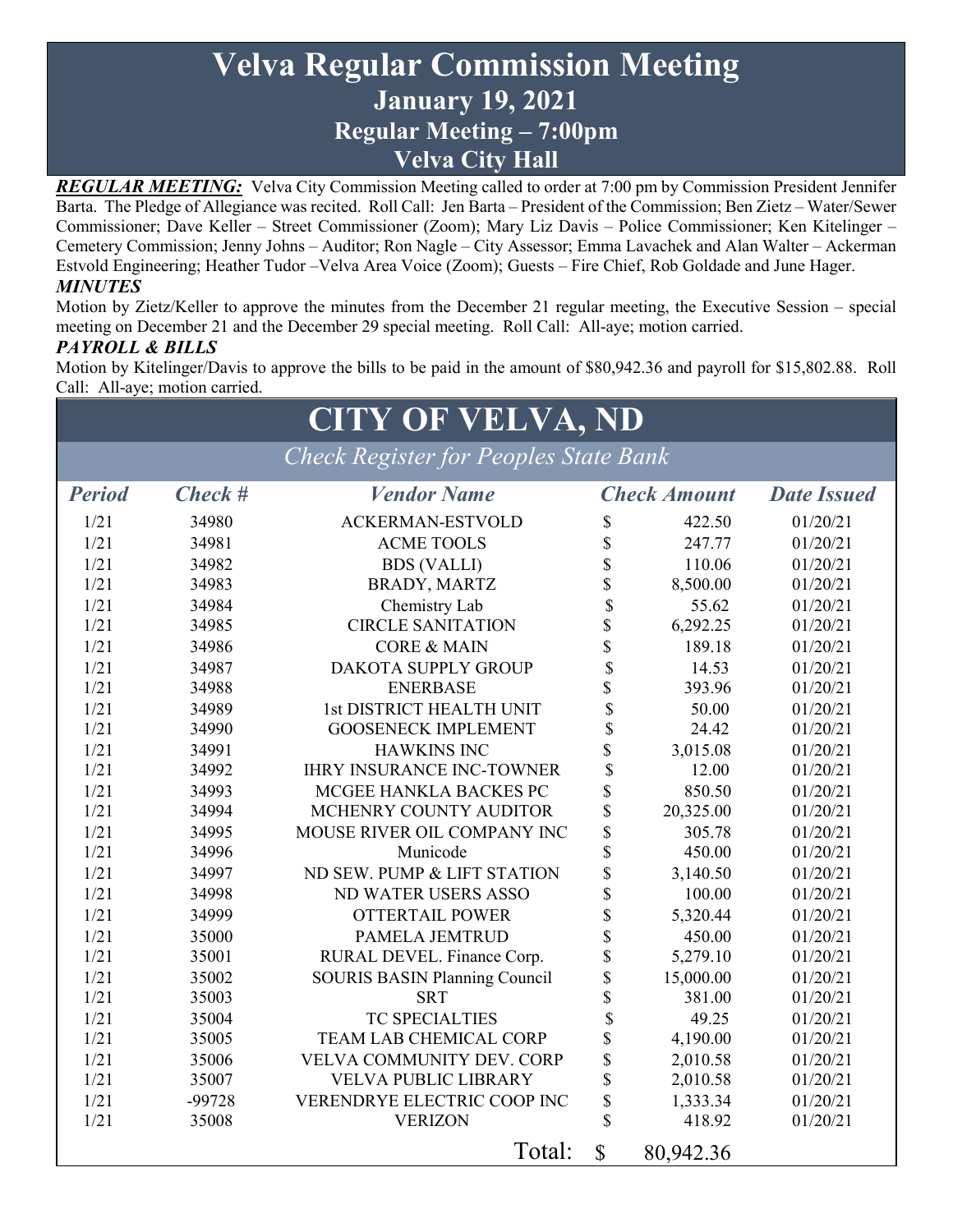## *GUESTS*

-Fire Chief, Rob Goldade, was approached by a potential homebuyer in Velva, asking if the Velva Fire Department was able to do a controlled burn/training to a house in Velva, located at 506 N Main. Kitelinger stated that he thinks it is a great idea and would be terrific practice for the department. Davis/Kitelinger made a motion to approve the controlled burn/training, following all necessary guidelines. Roll Call: All-aye; motion carried.

-June Hager read a letter to the commission regarding a tree on her property that was removed in the Spring of 2020. The final sentence of the letter threatened possible litigation; due to this, President Barta stated that the City Commissioners could not discuss the issue any further without consulting with Velva's city attorney because of potential liability.

#### *NEW BUSINESS*

No new business to discuss.

#### *OLD BUSINESS*

No old business to discuss.

#### *ENGINEER*

Lavachek and Walter presented an update on the Goldade lift station replacement project. Surveyors were out today, plans and specs will be presented to the city commission this Spring, and bids will go out in April.

#### *REPORTS OF THE PRESIDENT*

**Finance Commissioner:** Barta thanked the Public Works Department for their snow removal efforts and the office staff for their diligence on the audits.

**Water Commissioner**: Zietz mentioned the excessive number of pigeons that have made their home at the elevators in town this Winter. Discussion ensued on possible ways to get rid of them.

**Street Commissioner:** Keller stated that he had nothing to discuss.

**Cemetery Commissioner**: Kitelinger stated that the cemetery looks very good, and that Jemtrud got the "No-Trespassing" signs up and cleared some of the debris found in the trees on the way to the cemetery.

**Police Commissioner:** Davis stated that she will be working on getting better reporting from the County regarding coverage in the city.

#### *AUDITOR*

-Johns asked the commissioners to consider a possible addition to the personnel policy manual regarding part-time employee health benefits. Keller/Davis made a motion to table the issue for further review. Roll Call: All-aye; motion carried.

-Johns presented a proposed resolution to Division 3; Sec. 2-111 – Compensation – of the Municode to read: Each commissioner shall receive as compensation for his services a sum decided upon by the city commission on a yearly budgeted basis; *the monthly salary shall require commissioners to attend all regular commission meetings, or for their absence to be excused by a majority vote of the City Commission.* Barta also read *Sec. 2-26 – Commission Procedure; general rules, subsection (p) – Attendance at meetings. No member shall be excused from attendance at a commission meeting except upon roll call, and by a vote of the majority of the members present. In the event any member of the commission willfully or unnecessarily absents himself from two regular or special meetings in succession of the commission, the majority of the members present at the next regular meeting may expel such absentee member from the commission.* Discussion ensued regarding city commissioner attendance at meetings being very important as an elected official. Barta recommended for Kitelinger's recent absence at the last two consecutive meetings, to not be approved. Davis/Keller made a motion to "unexcuse" the absences from the Special meeting and Regular meeting held on December 21st. Roll Call: Davis-yes; Zietz-no; Kitelinger-no; Keller-no; Barta-yes; motion failed. Keller made a motion stating if two consecutive meetings were missed, salaries would be adjusted as Winter meetings – no pay, and Summer (double) meetings  $-\frac{1}{2}$  pay. Barta asked for a second three times, hearing no second, motion failed. Keller/Davis made a motion to approve the 1<sup>st</sup> reading of the resolution as provided in Division 3; Sec. 2-111 – Compensation – of the Municode to read: Each commissioner shall receive as compensation for his services a sum decided upon by the city commission on a yearly budgeted basis; *the monthly salary shall require commissioners to attend all regular commission meetings, or for their absence to be excused by a majority vote of the City Commission.* Roll Call: Keller, Davis, Zietz, Kitelinger, Barta – aye; motion carried.

-Johns asked if there were any questions on the end of year, financial report, that was included in the packet. Davis/Kitelinger made a motion to approve and publish the financial report in the newspaper. Roll Call: All-aye; motion carried.

-Kitelinger/Davis made a motion to approve the purchase of the budgeted copy machine for the office; with the understanding that the old copier will be disposed of properly and securely. Roll Call: All-aye; motion carried.